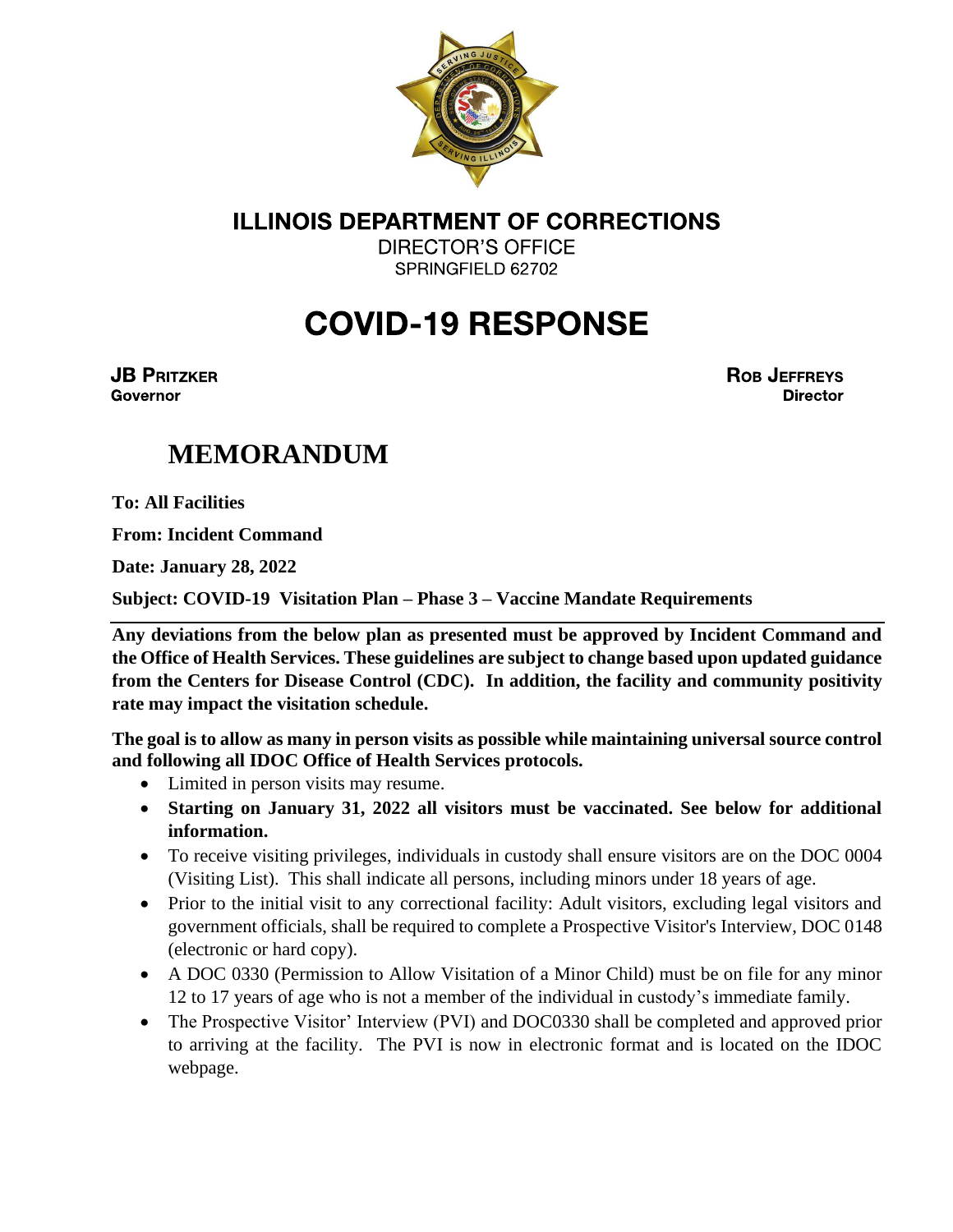

DIRECTOR'S OFFICE SPRINGFIELD 62702

## **COVID-19 RESPONSE**

#### **JB PRITZKER Governor**

**ROB JEFFREYS Director** 

- Visits shall be scheduled in advance utilizing the on-line scheduler. If visitors are unable to access the on-line scheduler, they can call the facility during normal business hours (8:00 am – 4:00 pm Monday through Friday, excluding holidays) and speak with the Video Visit Coordinator to schedule the visit. A phone number shall be provided for the visitor.
- Visits shall be scheduled at a minimum of seven (7) days in advance of the visit. Visits will only be scheduled one (1) month at a time.
- All visitors **must be at the facility at least 10 minutes** prior to their scheduled visit time. Visitors who arrive late and miss their scheduled visit will not be penalized and will be allowed to reschedule without the visit being counted against them. While on grounds, the visitor must call the facility for guidance on entering the facility. This call shall be completed from the parking lot and not while they are still driving to the facility. This will ensure the appropriate amount of time is allotted for processing. If visitors do not have a cell phone, they shall report to the main entrance of the facility and advise the front entrance staff that they have arrived. Staff will advise the visitor of the next steps in the visiting process (i.e. whether they need to remain in their vehicle or if they can begin the visiting process).
- On all visits, adult visitors must show photo identification and provide vehicle information and other pertinent data, such as government identification, vaccination/exemption documentation, official credentials and attorney registration or law student certification. Visitors under 18 years of age shall not be required to show photo identification or a birth certificate but may be verbally identified by name, as appropriate. They must also comply with the new vaccination requirements. Visitors shall place their IDs and documentation at the window versus handing them to staff.
- Visitors may be asked to lower their face coverings from a safe distance when entering and exiting the facility for identification purposes.
- COVID-19 symptom screening shall be conducted for visitors at all facilities using infrared noncontact thermometers. A posting of signs/symptoms of COVID-19 shall be placed outside of the reception center. Any person who registers a temperature of 100.4° Fahrenheit or higher shall be denied access to the facility following the established IDOC protocols. If more than one (1) visitor traveled together (i.e. by personal vehicle) and has an elevated temperature, then all potential visitors who rode in the same vehicle will not be allowed to visit.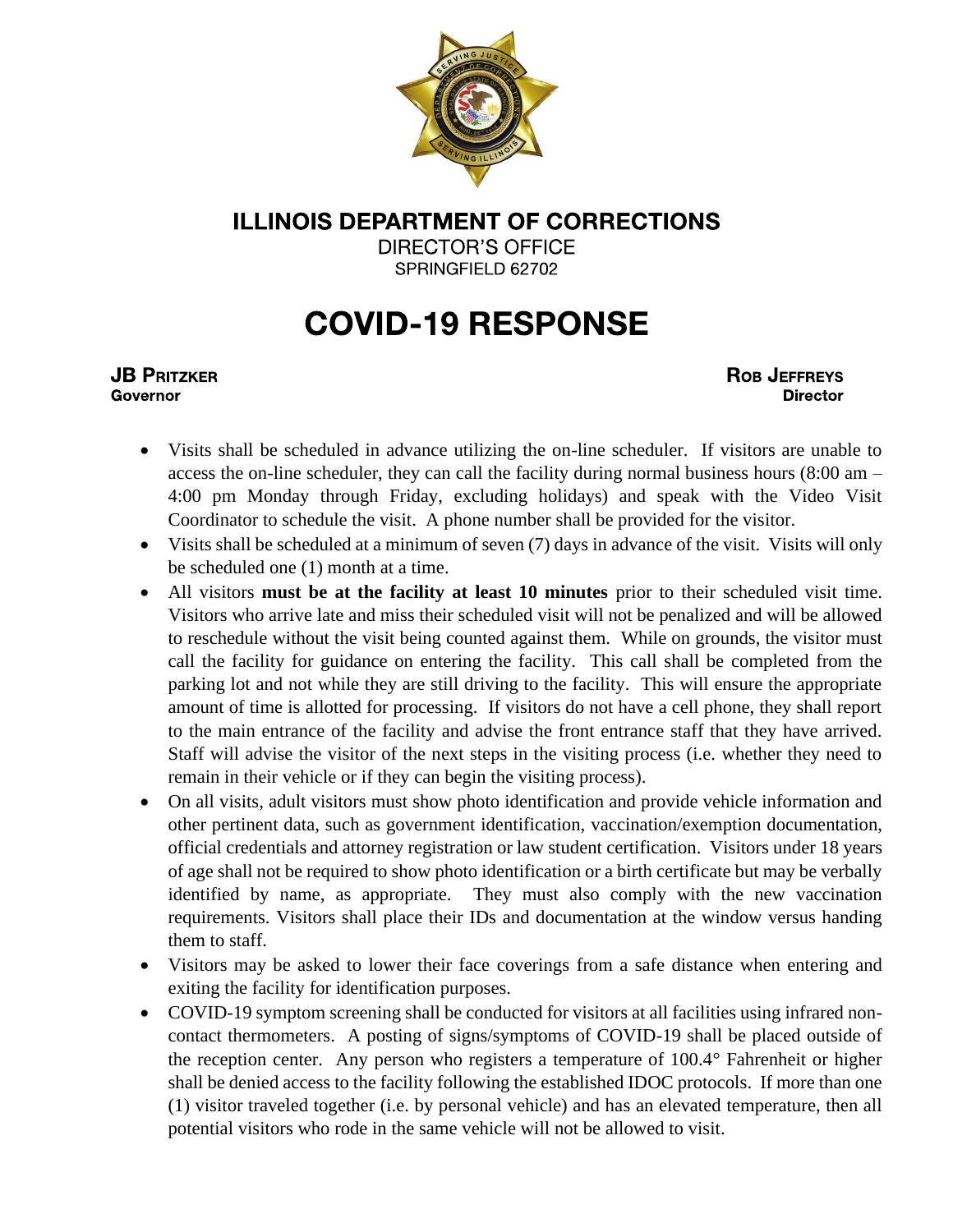

**DIRECTOR'S OFFICE** SPRINGFIELD 62702

# **COVID-19 RESPONSE**

#### **JB PRITZKER Governor**

**ROB JEFFREYS Director** 

- If visitors arrive early, they will be allowed to remain in their vehicles until their scheduled time.
- Visitor waiting areas **shall have limited** seating to provide appropriate social distancing. These areas shall be appropriately marked. Bathrooms will be open and shall be cleaned after each use.
- Reasonable accommodations shall be provided according to the Americans with Disabilities Act.
- Each facility shall coordinate the visitor check-in times to avoid large gatherings in the reception area.

### **VACCINATION GUIDELINES AS OF JANUARY 31, 2022**

- Starting on January 31<sup>st</sup>, as a result of the decision in the State of Illinois v. AFSCME council 31 S-MA-22-121, **ALL** visitors over the age of 5 must be vaccinated in order to enter an IDOC facility.
- Visitors must have either the first dose of the Moderna or Pfizer vaccine no later than January  $31<sup>st</sup>$  and the second dose by March  $7<sup>th</sup>$  or the single dose of the Johnson and Johnson vaccine no later than January  $31^{st}$ . After March  $7^{th}$ , visitors, without approved or pending exemption requests, will be required to be fully vaccinated as described above prior to visits.
- Visitors must provide their vaccination cards or exemption approval upon entrance to the facilities. Staff will make a note that the documentation has been provided and then return the documentation to the visitor. Visitors can also email their vaccination documentation to the facility email addresses that are located in Sign-Up Genius under the facility in which you are visiting.
- Once a visitor's vaccination status has been noted that individual will no longer be required to bring vaccination proof for subsequent visits.
- If visitors believe they have a valid religious or medical exemption, they will be required to provide documentation by emailing it to the following email address: [DOC.VisitorRequest@illinois.gov](mailto:DOC.VisitorRequest@illinois.gov) or mailing a hard copy to the following address:

IDOC Legal Services 1301 Concordia Court PO Box 19277 Springfield, IL 62794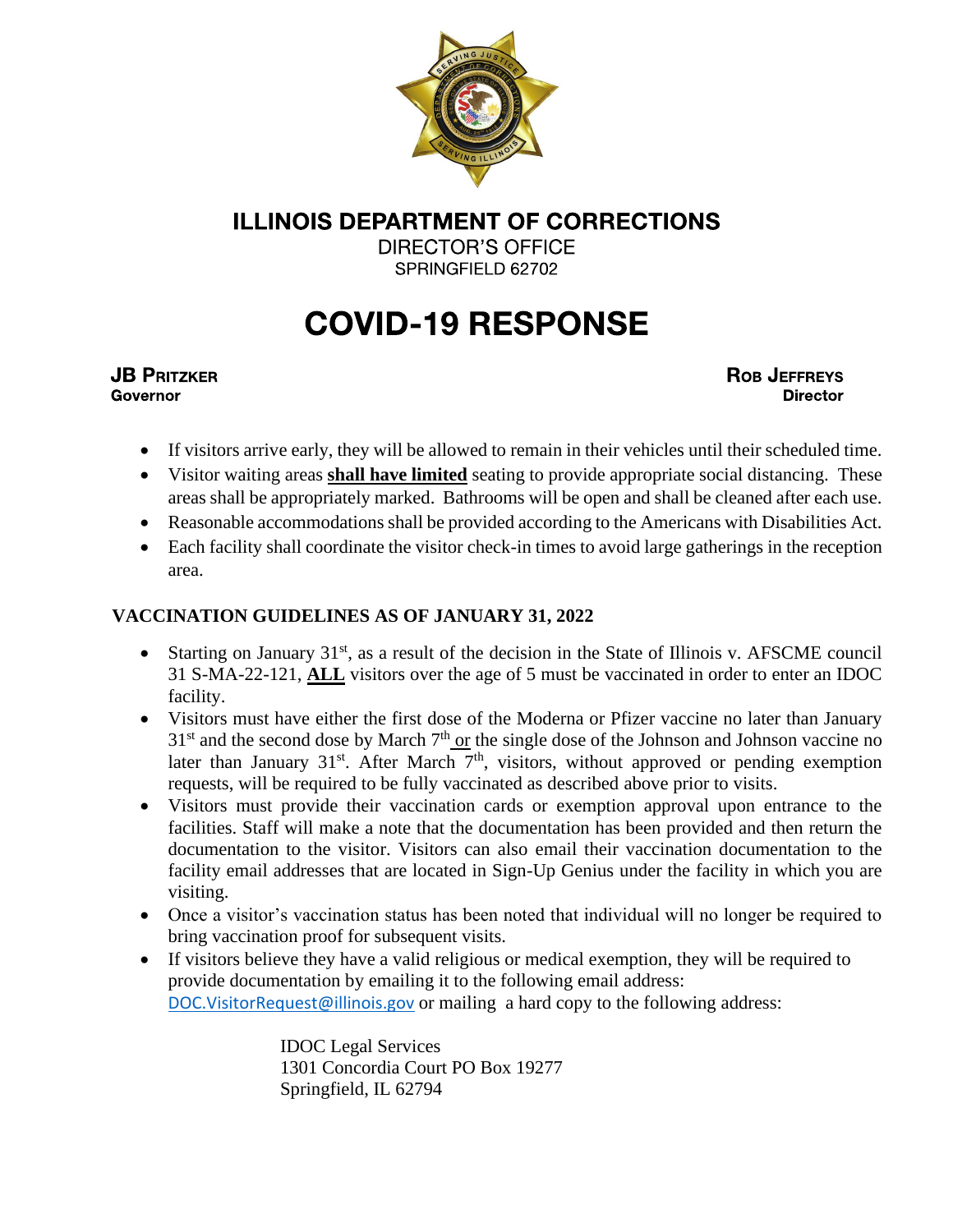

**DIRECTOR'S OFFICE** SPRINGFIELD 62702

## **COVID-19 RESPONSE**

#### **JB PRITZKER Governor**

**ROB JEFFREYS Director** 

- Visitors who claim an exemption will be able to visit an IDOC facility while the exemption decision is pending. If the exemption is denied, perspective visitors will have to get the first dose of the two-dose Moderna or Pfizer vaccines or the single-dose Johnson and Johnson vaccine no later than 21 days after the date of the denial in order to visit. Visitors vaccinated with Moderna or Pfizer must then receive their second dose 35 days after the first dose in order to continue visiting.
- Individuals in custody shall be required to be temperature screened (utilizing the provided noncontact Delta-Trak thermometers) prior to entrance to the visiting room.
- Surgical masks shall be worn by visitors and incarcerated individuals as recommended by the Office of Health Services.
- Visitors and individuals in custody **shall** wear a mask provided by the facility except for specifically documented legal, life, health, or safety considerations. If a visitor prefers to wear their personal mask, it shall be worn over or under the mask provided by the facility.
- If the visitor chooses not to wear their personal mask over or under the facility provided mask, they shall be given a plastic bag to secure their mask in and then it shall be placed in the provided visitor lockers. The plastic bags shall be discarded once the visitor retrieves their mask at the conclusion of the visit.
- Hand sanitizer shall be made available in each facility entrance and visiting room. If possible, hand hygiene should be performed with soap and water before and after the visit.
- Visiting Hours will be from:
	- $\circ$  8:00AM-10:30AM Visitation
	- $\circ$  10:30AM-10:45AM Deep Cleaning
	- o 10:45AM-1:15PM Visitation
	- o 1:15PM-1:30PM Deep Cleaning
	- o 1:30PM-4:00PM Visitation
	- o 4:00PM-4:30PM Deep Cleaning/Count
	- o 4:30PM-7:00PM Visitation
	- o 7:00PM Visiting Room Closed Final Deep Cleaning shall be conducted.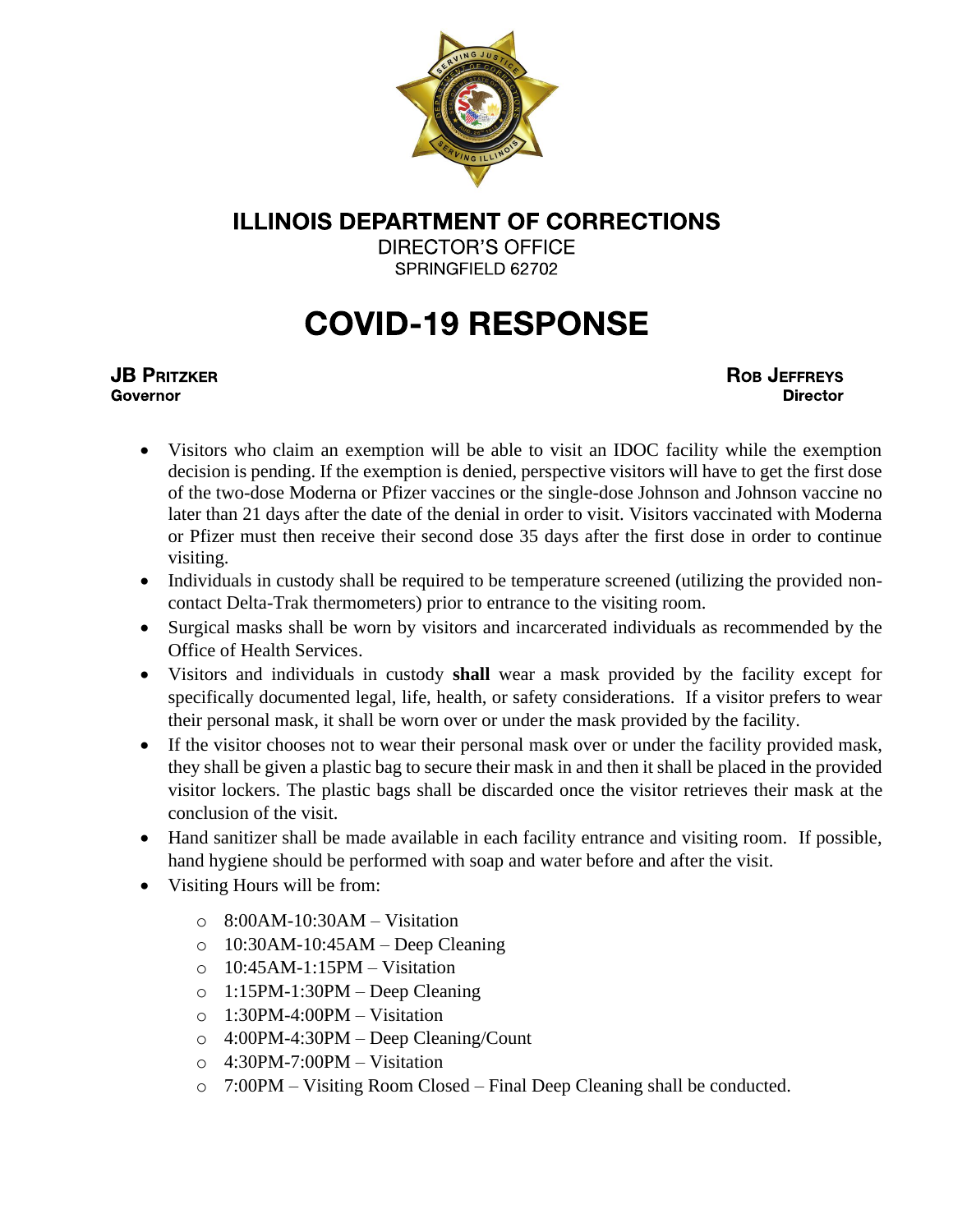

**DIRECTOR'S OFFICE** SPRINGFIELD 62702

## **COVID-19 RESPONSE**

#### **JB PRITZKER Governor**

**ROB JEFFREYS Director** 

- The number of visits allowed will be based upon the size of each visiting room. A minimum of twenty (20) visits shall be allowed at one time.
- Visitation will be limited to three (3) visitors maximum per incarcerated individual (to include children) per visiting session.
- If equipped and weather permitting, outdoor visiting areas shall be utilized. Outdoor visits will count towards the maximum number of visits allowed per day.
- Each facility shall develop a specific plan that addresses outdoor visitation.
- Maximum of three (3) visits per month for each individual in custody. Visitors will only be allowed to visit one time each day unless there are exigent circumstances (e.g. out of state travelers) and prior approval is granted by the Chief Administrative Officer. (This will be monitored and may be increased based on the size of the facility and number of visits scheduled. If a visit must be canceled due to illness or other unforeseen circumstances the scheduled visit will not be counted against the three  $(3)$  visit per month limit.
- There are no age restrictions for visitors; however, all children over the age of 2 will be required to wear a mask. This requirement is based off of Governor Pritzker's Executive Order (2020- 32), which states that individuals over the age of 2 and who are medically able are required to wear a face-covering when in a public place and unable to maintain a 6-foot social distance from others.
- Visiting area tables shall be spaced apart to allow for proper social distancing.
- Plexi-glass barriers shall be utilized to provide a protective shield between the incarcerated individuals and the visitors.
- Physical contact will be permitted to include hugging and a brief kiss at the beginning and end of the visit. Both the individual in custody and the visitors must be wearing a well-fitted mask and hand sanitzer must be utilized by both upon conclusion of the physical contact.
- Vending machines can be utilized. The incarcerated individuals must remain seated while the visitor moves to and from the vending machine.
- Visiting Room bathrooms must have sufficient supplies of soap available and shall be cleaned after each visiting session.
- No individuals in custody on quarantine/isolation/crisis status will be allowed to visit. The Video Visit Coordinator shall ensure that visitors are notified in advance of the need to cancel their visit because of the incarcerated individual's housing unit being on quarantine/isolation status. Any such cancellation shall not be counted against the maximum number of allowable visits/month.